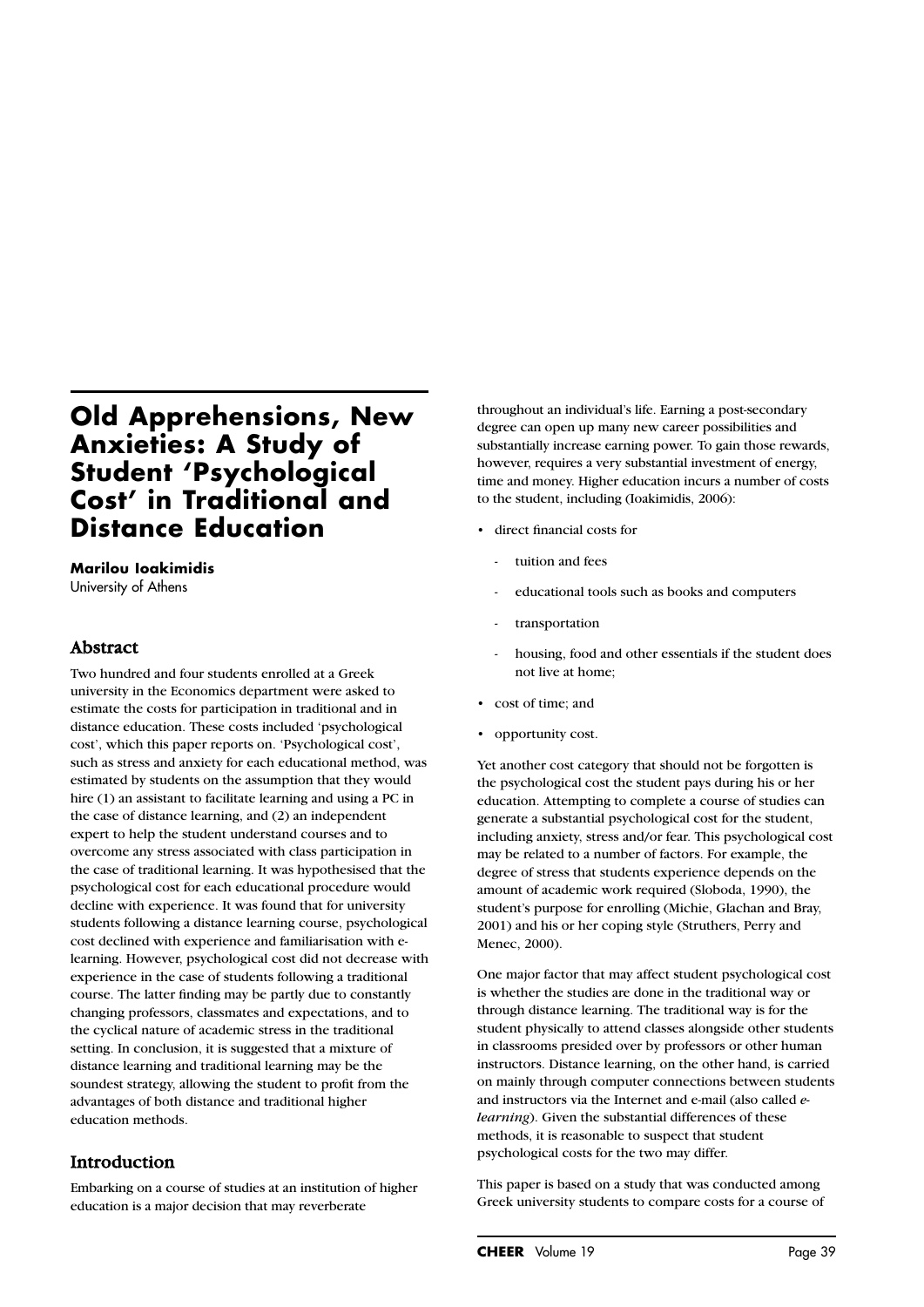study using either traditional higher education or distance learning through the use of PCs. Student psychological cost was among the costs compared. The paper reports the investigation's results in relation to psychological costs and discusses implications of the findings.

## Background

Student psychological cost can be understood as the psychological distress, including anxiety, stress and/or fear that a student experiences that is related to his or her education. This cost is an important issue for countless students pursuing a higher education degree. Psychological cost in the form of stress has been shown to be negatively correlated with academic performance (Akgun and Ciarrochi, 2003; Sloboda, 1990; Struthers, Perry and Menec, 2000), mental health (Bovier, Chamot and Perneger, 2004) and various physiological indications of good health such as DNA repair (Cohen *et al*., 2000) and normal blood pressure (Hughes, 2005).

A number of studies have investigated psychological stress among students who follow a traditional course of higher education. These students face many challenges initially and throughout their course of study. The most obvious demands are the many academic requirements that the student must successfully fulfil, such as extensive reading and writing assignments and examinations. In meeting those demands, the student must face time constraints and deadlines for completing assignments and preparing for examinations, which requires him or her to allocate time and energy effectively and to develop efficient study habits, sometimes under difficult study conditions (Zeidner, 1992).

Of course, such academic demands are not peculiar to those who undertake coursework in a traditional setting. Students in distance education e-learning courses can also expect to face stringent academic requirements and must learn to use their time and energy effectively. Thus, academic pressures can incur a psychological cost for distance learners as well as they do for traditional students. There are also other factors that appear to be common to both traditional and distance students. These include constraints placed on the student's time and energy by social and family relationships and constraints imposed by other interests and requirements, such as work.

However, some factors that can increase psychological cost are mainly relevant to students when they enter a traditional course of studies than they are to those who embark on distance learning. These include the following:

- learning about and dealing with an academic subculture and a social milieu with its own rules and norms;
- living and working while embedded within a highly competitive atmosphere;
- becoming familiar with instructional systems such as tutorials, lectures and labs; and
- learning to use the institution's libraries and computer system effectively (Zeidner, 1992).

Students who enter a traditional course of study must face these, as well as the other academic and social demands previously mentioned. Furthermore, many of these stressors may continue throughout his or her years of education. In doing so, they may result in the traditional student paying a substantial psychological cost over a considerable period of time.

Students who are in a minority group on a traditional campus may face difficulties in addition to those mentioned above. Wan, Chapman and Biggs (1992) noted that academic stress often occurs for graduate-level international students in US colleges and universities due to the heavy and fast-paced academic workload and the relative lack of social support mechanisms. They found that international students' perceptions of how skilled they were in several areas, including English language proficiency, academics and problem solving, were predictors of their self-perceived ability to deal with academic requirements.

Post-graduate international students at a New Zealand university reported feelings of anxiety at writing essays and speaking in class or tutorials (Lewthwaite, 1997). These feelings were related to their self-appraisal of their English skills and being unfamiliar with cultural expectations in relating to instructors. The students were also markedly apprehensive about the possibility of failure, especially given family expectations.

In relation to these two studies, it is important to note that having to orally participate in class can be a stressor not only for international students who doubt their proficiency in the host language, but for any student who has doubts about his or her language skills. Indeed, any student who finds it difficult to talk before others, for any reason whatsoever, may find it stressful to be in a class alongside others if he or she is expected to contribute to classroom discussion. Class participation often depends on a student's personality, which disadvantages those who are shy or introverted (Jacobs and Chase, 1992). Payne (2004) notes that the number of individuals reporting some degree of shyness is increasing and suggests that this may be partly due to reduced social interaction in childhood as children and youths spend substantial time on solitary activities such as video gaming. Thus, the number of students who experience shyness during classroom situations may be increasing.

Shyness can be considered as a form of social anxiety, which appears to include two primary dimensions, social interaction anxiety and social observation anxiety. The first refers to fears and anxieties related to interacting with other people, while the second refers to fears and anxieties related to being observed by others (Kashdan, 2002). Either may be triggered by classroom situations when a socially anxious student is asked to interact with or speak before other students or the instructor. Furthermore, social interaction anxiety may be related to other psychological costs. Kashdan (2002) found that social interaction anxiety among a sample of 214 undergraduates in the USA was negatively correlated with several domains of positive psychological functioning. Extreme cases of social anxiety may lead to social anxiety disorder, an excessive fear of social situations in which an individual believes that he or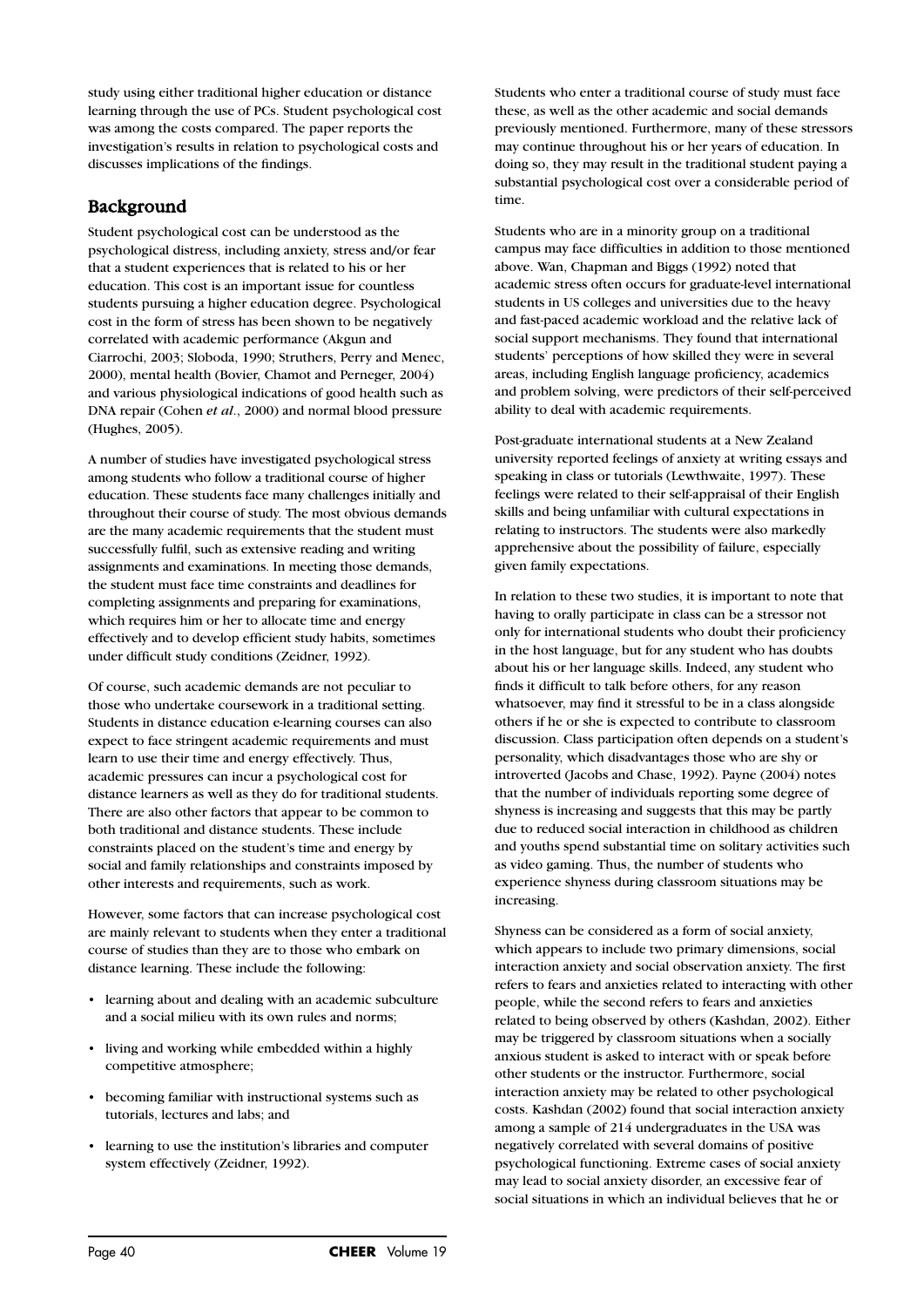she will do something embarrassing or show symptoms of anxiety (American Psychiatric Association, 1994). The prevalence of such social phobias may be as high as 13% in the USA (Payne, 2004). Though the prevalence in other countries is not clear, these figures again suggest that for a significant number of students, classroom interactions may levy a heavy psychological cost in terms of fear, anxiety and stress.

A study related to the anxiety that minorities may feel in a traditional educational environment was conducted by Parker and Jones (1999), who found that African-American students in a predominantly White university in the USA had mixed degrees of psychological adaptation to the academic world. Students with a high degree of minority status stress were found to be less adapted to the academic environment than those with lower minority stress.

A number of investigations have examined factors related to psychological cost in traditional education venues. Research on UK university students found that females had a higher degree of anxiety related to academics than males, that directly entering students had more stress than students reentering the educational system, and that students who entered higher education primarily for the sake of learning itself had less academic stress than those whose purpose it was to prepare for a career (Michie, Glachan and Bray, 2001). The researchers also noted that there is evidence that non-academic concerns such as financial problems and lack of time with family and friends can be stressful for students.

A Canadian study found that in a traditional university setting, student coping style was related to academic stress. In particular, those who coped through problem solving performed better than those with a more emotion-focused coping style (Struthers, Perry and Menec, 2000). Learned resourcefulness has also been found to moderate the effects of academic stress (Akgun and Ciarrochi, 2003).

Whereas the above studies were done in traditional higher education venues, other investigations have examined psychological cost among students enrolled in distance learning courses. Often, writers concerned with distance learning emphasise its advantages for the student over traditional learning while paying relatively little attention to unique problems that affect students in this new and rapidly expanding educational environment (Hara and Kling, 2000).

First, as noted above, many of the stressors that are faced by students in traditional higher education environments are also faced by those who are distance learners. In particular, fulfilling stringent academic requirements – activities such as reading and memorising sometimes copious material, understanding new concepts, composing papers and preparing for examinations – constitutes as much a challenge for distance learners as it does for traditional students.

In addition to these common factors, however, there are sources of psychological cost which are peculiar to the e-learning environment. One of these is that distance learners generally work alone, which can result in a sense of isolation (McInnerney and Roberts, 2004). Related to this is the fact that collaborative learning can be more difficult for

distance learners. Whereas students in traditional learning environments find it relatively easy to meet physically with other students to discuss material, work together on projects and prepare for examinations, collaborative learning can be more difficult for distance learners (Lawless and Allan, 2004).

A number of other stressors have been found among distance learning students. These include (Bauer, 2001; Hara and Kling, 2000):

- unfamiliarity with the technology involved PCs, software, e-mail, the Internet, etc.;
- course prerequisites concerning the required technological knowledge not being made clear;
- technological problems (computer problems, inaccessible web sites, etc.);
- inability to have questions answered promptly by the instructor and instead having to e-mail the question and then wait for a reply;
- the sometimes considerable time required to compose and read e-mails, compared to having real-time conversations with teachers and fellow students in a traditional setting;
- lack of structure in online courses;
- ambiguity when instructions are provided only through writing and cannot be clarified verbally with the instructor;
- overall difficulty in students and teacher understanding each other due to the weaker social cues available when communicating solely by text; and
- student feelings of isolation.

In a study of how emotion relates to e-learning among distance learners taking courses from an Australian university, O'Regan (2003) found that frustration was the primary emotion expressed by the students about their distance learning experience. Among the students' complaints were unreliable Internet connections, nonworking Internet links, inadequate instructions about assignments, excessive time needed to access resources, confusing structure of the online course material, out-ofdate course material, superficiality of online discussion among students due to the discussions being unmoderated, and inability to explore ideas with other students in oral conversation.

It is possible that unfamiliarity with the technology involved in distance education is becoming less of a psychological cost factor for distance learners as PCs become a part of everyday life. Glass and Knight (1988) held that the number of individuals who were anxious or intimidated by PCs was increasing as computer technology advanced. However, that was almost 20 years ago. More recently, Yaghi and Abu-Saba (1998) claimed that computer anxiety tends to dissipate as individuals gain experience with PCs (reported in Smith and Caputi, 2001). This is upheld by a number of studies. For example, post-secondary students in Singapore were found to have fairly high positive attitudes toward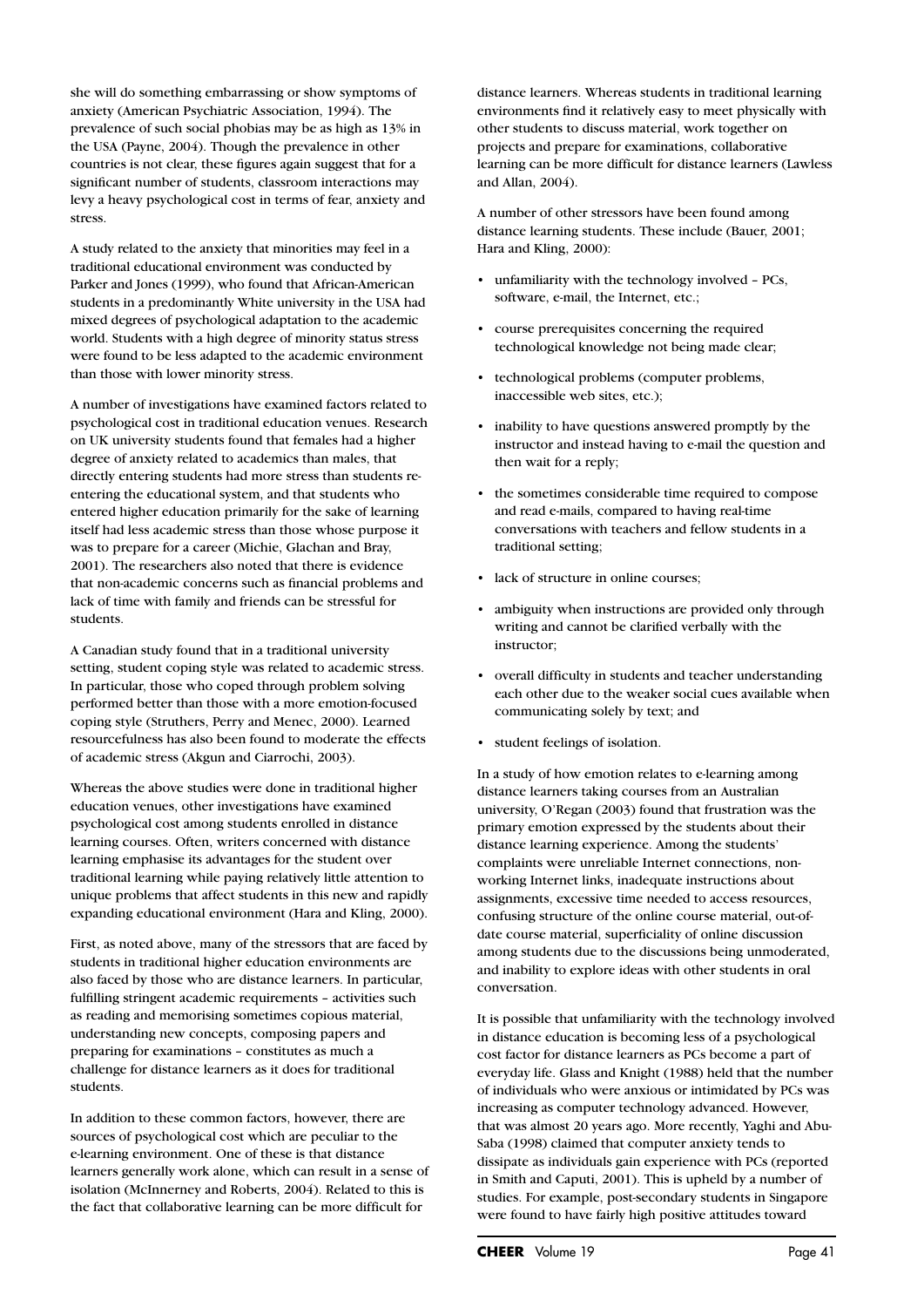computers, with those who owned PCs having the most positive attitudes and the lowest computer anxiety (Teo, 2006).

The positive relationship between computer experience and positive attitudes toward computers appears to have a broad geographic scope. A study of computer attitudes among higher education students in Australia, China, Ghana, Puerto Rico and the USA found that students who owned PCs had significantly more positive attitudes than those that did not (Carey, Chisholm and Irwin, 2002). The authors concluded that computer access and usage have a positive impact on how college students across geographic regions perceive and feel about computers. They cited other studies that have found that computer instruction, computer experience and computer self-confidence are all related to decreased computer anxiety. They concluded that the greater the student's access to and usage of PCs, the more positive his or her attitudes toward the technology will be.

Student psychological cost that results from computer anxiety or computer problems may also depend on a number of other factors. Hudiburg and Necessary (1996) found that individuals with problem-solving coping strategies were less stressed by computer problems than those with emotion-focused coping strategy. This was similar to Struthers *et al*.'s (2000) findings for traditional students, reported above.

Much of what creates stress and anxiety for distance learning students is related to the unfamiliar social dimension of learning. Aspects of this unfamiliar social dimension include the fact that many of the social references and cues that are present in traditional learning are absent, there is generally a time lapse between communications and written text is often used as the exclusive means of communication (Nicol, Minty and Sinclair, 2003). Researchers and educators are realising the importance of designing online learning communities to help reduce students' sense of isolation and to improve learning. Creating a sense of presence and a social dimension for the distance learning student is crucial for success (Al-Ashkar, 2002; Lehman, 2006; McInnerney and Roberts, 2004; Wegerif, 1998). Russo and Benson (2005) found that student perceptions of the presence of other students and the instructor in a distance education class have been found to be positively correlated with favorable attitudes toward the class and learning satisfaction.

To help battle loneliness for the distance student, McInnerney and Roberts (2004) have made several suggestions. These include creating a greater sense of online community by developing real-time (not delayed time) communications opportunities, providing a warmingup period early in a course to enable students to get used to new formats, and creating and implementing effective guidelines for online communication.

Overall, there appears to be an increasing understanding among educators that distance learners face unique issues that can affect the psychological cost they 'pay' for their education. When these issues are contrasted with those affecting traditional students, a better understanding of the psychological costs paid by both groups can result. This study is part of the effort to comprehend how psychological costs may differ among traditional and distance learners.

## Method

In this section we explain the method used to analyse the psychological cost in both cases: traditional education and distance education. A model is going to be introduced which has been validated by a survey-based study to help us estimate the psychological cost that burdens a student in each educational procedure.

#### **The model**

In the model that we used, the total cost that overloads the students is analysed with a two-level hierarchical structure of individual expenses that concern accommodation, transportation–travelling, the purchase of educational material and equipment, the psychological cost, the effort of familiarisation with the educational process, etc. This hierarchical structure of analysing costs is the same for both traditional and distance education, allowing a direct comparison of cost in the two cases. According to this model the total cost for student is analysed in seven main cost categories  $C_1, C_2, C_3, \ldots, C_7$ , which in turn are distinguished in more detailed costs. The total cost TSC (Total Student Cost) derives as the sum of all category costs, i.e.:

$$
TSC = C_1 + C_2 + C_3 + ... + C_7
$$
 (1)

The above-mentioned costs are analysed as follows:

- Cost category  $(C_1)$ : Cost of purchase and use of electronic and other equipment, Cost of Attendance in the educational process,
- Cost Category  $(C_2)$ : Cost for Tuition fees,
- Cost category  $(C_2)$ : Travelling-Transportation Cost,
- Cost category  $(C_4)$ : «Time» Cost or Cost from Time Consumption,
- Cost category  $(C_5)$ : Opportunity Cost or The value of lost productivity,
- Cost category  $(C_6)$ : 'Psychological Cost',
- Cost category (C7): Seminar Cost. (Ioakimidis *et al*., 2005)

In this paper we are only going to focus our analysis on the findings concerning cost category  $C_6$ . This cost refers to psychological pressures brought to bear on the student of either a traditional or a distance course of studies. For example, the stress of faults of attendance in the educational process of either traditional or distance learning, such as interruptions caused by unexpected incidents (e.g. computer malfunctions caused by a computer virus) or the stress caused by a student having to participate verbally in a university classroom, etc.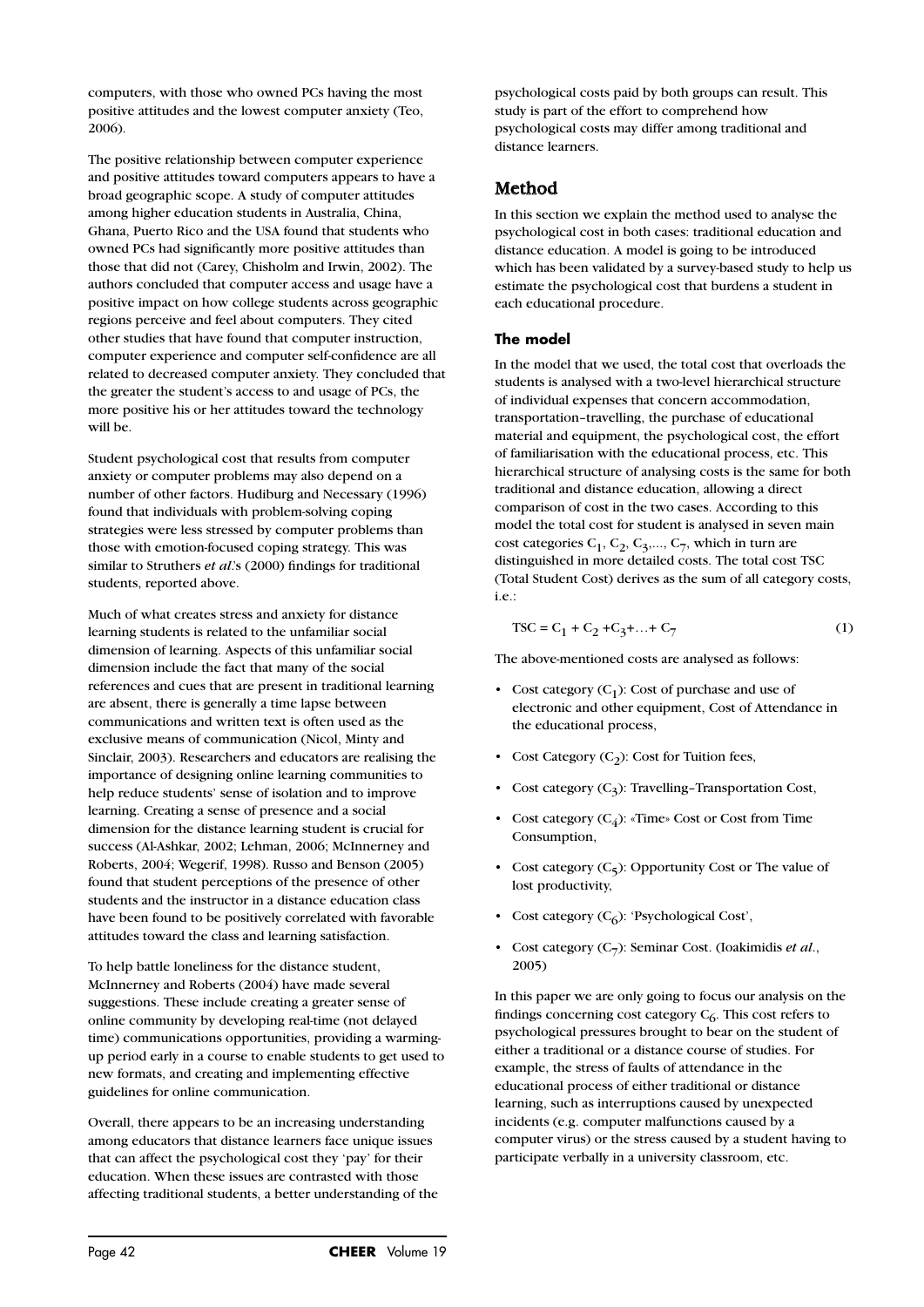#### **Further analysis and basic findings of the psychological cost**

The above-mentioned model was applied for validation purposes in the case of a Greek university (Department of Economics) to estimate each cost category that affects students. During a questionnaire-based survey, a number of students were asked to declare approximately the money that they spend in order to participate in the traditional and/or distance procedure of education. A total of 204 students (108 girls and 96 boys), uniformly distributed in the semesters, participated in the fieldwork. A number of them (132) originated from local areas (the Attica region), 53 from the Greek provinces and 19 from abroad. All the elements of cost of study have been reported on an annual basis and in euros  $(\epsilon)$ .

The psychological cost (Cost category  $C_6$ ) was estimated assuming that it will be insignificant if we employed an assistant who will facilitate the handling of the PC in the case of distance learning. Regarding the traditional education procedure, we made the same assumption concerning the employment of a professor or someone expert that students would probably hire independently to help them understand better their face-to-face courses or/and to help them overcome their probable fear, stress or anxiety about expressing themselves verbally inside the university class. The quantification of this category for the distance education case is the running payment for repair and re-establishment of the operation of a PC as well as the payment of an assistant in order to prevent any faults occurring. For the traditional education case this is the payment of a professor or expert, or the fees of 'frontisteria' (Kostakis, 1990), as the private courses helping students to understand better the content of an academic lesson are called in Greece. It was considered that psychological cost in both educational procedures (like participation stress or the correct operation of a PC) is a declining interrelation of experience.

#### **Results**

The main finding regarding university students following a distance/e-learning course of study is that 'experience' and 'familiarisation' play a very important role as their psychological cost (stress or anxiety) declines the more experienced they are.

The case in traditional, face-to-face education is not the same. One might argue that, as students are just starting in a third-level traditional educational environment, they will be more stressed in their earliest semester. However, as they keep on studying through the semesters they get used to the procedure of, for example, tests and assessments, and become more relaxed. Indeed, it is well recognised that students face periods of adjustment each time they enter a higher level of education, including post-secondary education (Barber and Olsen, 2004; Kerr, Johnson, Gans and Krumrine, 2004; Zeidner, 1992). Moreover, this can result in substantial stress and anxiety until the student becomes adjusted. Laanan (2007) likens this period to the experience of sojourners who enter a foreign environment and must learn to deal with new sets of circumstances. The student faces a kind of culture shock. However, it does not follow that the psychological cost the student pays is greater



Figure 1. Psychological cost for traditional and distance education based on student experience

Numbers on the x-axis represent the level of students' familiarisation with the distance educational procedure as 1: Very Good, 2: Good, 3: Satisfactory level, 4: Nearly bad, 5: Bad

during the early weeks and months than later, nor is this idea upheld by our results.

The above findings can be illustrated from the box-plots 1 and 2 in Figure 1.

The outlier cases correspond to a limited number of students who overestimated or underestimated the cost in every case.

From the data analysis and the calculation of psychological cost the following basic conclusions resulted:

1. The average psychological cost in the case of traditional education is the same for all students, freshmen or not. In other words, experience is irrelevant or unrelated when we are analysing stress in the traditional education procedure. On the contrary, in the distance education environment the average psychological cost increases the less experienced or familiarised the students are. In a comparison of the two costs, in both educational procedures, the main finding is that in distance education the lower level of cost is almost if not exactly zero. In the case of traditional education the lowest possible value that the psychological cost could take is around  $€100$  regardless of the experience students have.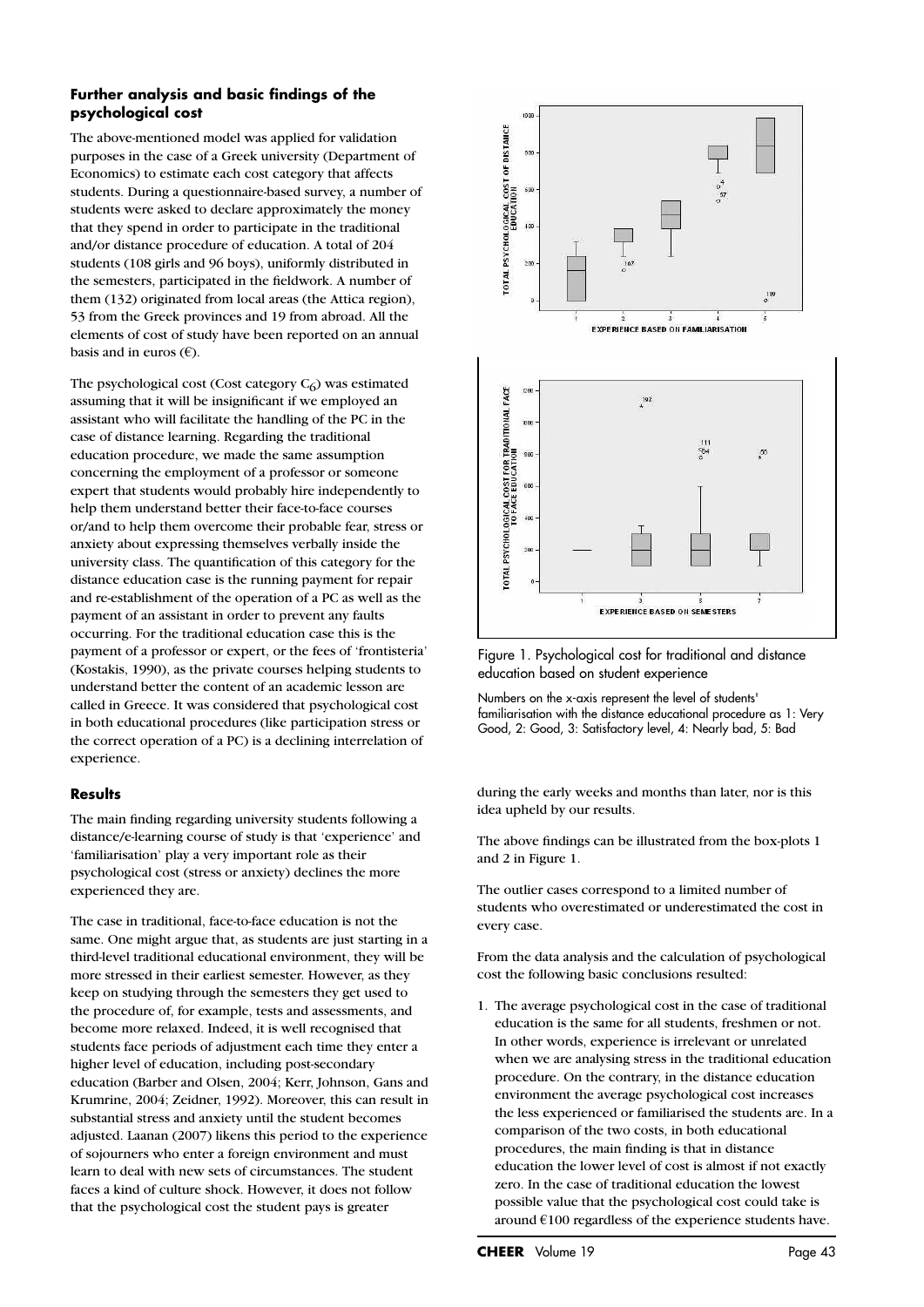2. The collected data showed that 50.5% of female students (27.1% originated from Attica, 15% from the Greek provinces and 8.4% from abroad) in traditional education, face particularly high psychological stress compared to the corresponding percentage for male students at 24.2% (15.8% originated from Attica, 7.4% from the Greek province and 1% from abroad). The majority of the male students 45.3% (29.5% originated from Attica, 11.6% from the Greek provinces and 4.2% from abroad) stated that they face little or no anxiety during a face-to-face educational procedure. The data showed no significant difference in the psychological cost between male or female students in distance education environments and no substantial variation of that cost as far as the place of students' origination is concerned.

The conclusion that psychological cost is the same for students in traditional educational environment whether they are in their first year or later may be due to the fact that throughout their higher education, students are continually facing new courses, new professors, new classmates and perhaps new educational procedures. Moreover, coursework and examinations may become more difficult as the student's education proceeds and expectations for student achievement, including class participation, may become higher each semester. Students may be constantly required to cope with circumstances dissimilar to those experienced before. This would, in effect, result in an adjustment period being required of the student every semester. As a result, student stress and anxiety may stay at about the same level throughout the university years.

The idea that levels of student stress and anxiety may not decrease once the student has had time to adjust to the university environment is also suggested by other research. In a large study of 17,331 first-year college students in 50 US institutions of higher education, it was found that emotional health declined from the first to the second semester. This suggests that even after the students had become familiar with college life, the psychological cost they paid increased (Sax, Bryant and Gilmartin, 2004). Furthermore, Misra and McKean (2000) noted that several studies have shown that each semester there are predictable times during which students experience the greatest source of academic stress due to exams, grade competition and the need to master content. This suggests that instead of decreasing over time, stress and anxiety associated with academic achievement is a cyclical phenomenon that tends to have highs and lows throughout the student's higher education. It is possible that this cyclical stress affects students in traditional settings more than distance learners partly because distance learners perceive themselves as having greater flexibility in fulfilling deadlines.

#### **The proposed education method**

As a second part of our questionnaire, the students were asked to state their views of whether traditional education has an advantage over distance education and vice versa, in specific statements. Figure 2 presents the results from questions where students gave a clear advantage to traditional rather than distance education.



Figure 2: Traditional vs. Distance education: Relative advantages

Looking at Figure 2, where traditional education is shown as having a clear advantage compared with distance education, as far as more qualitative data are concerned (such as communication, cooperation, interactivity, motivation, etc.), as well as the fact that in clear financial terms the psychological cost in distance education is considered to be less for students who are experienced and familiar with the specific educational procedure, then the proposed way of learning that combines the benefits from both educational procedures is a mixed or blended educational approach. With the blended educational view many commentators note that distance learning, while it can provide a good education in terms of the provision of knowledge (as in facts) to students, does not fully cover or substitute vital points of traditional education as the communication or the 'networking' between professor and student and schoolmates between them.

In the above argument we must add the fact that the psychological cost in traditional education cannot be equal to zero and cannot be ignored as the analysis of the data showed that even in the case of students with high experience in the specific education method, psychological cost still amounts to a significant amount of money. Moreover, 60% of students that have followed a private course to better understand better their face-to-face university courses declared that their levels of psychological stress remained high. In contrast, distance education students that had followed a course in order to be more familiar with distance and e-learning procedures declared very little anxiety and stress in using this method. Furthermore many (if not all) universities that are offering distance learning courses create and introduce in their syllabus an orientation course for new distance learners and also provide training to instructors on how to facilitate an e-learning course. This can help students to deal more successfully with the distance educational environment (Bozarth, Chapman and LaMonica, 2004). Both strategies, familiarising students with distance learning before they begin their courses and helping instructors to understand how to deal with the special problems presented by elearning, could help to reduce the stressors that may affect distance learners. The fact that there are clear measures that can be taken to reduce stress for distance learners constitutes a further asset for this mode of education.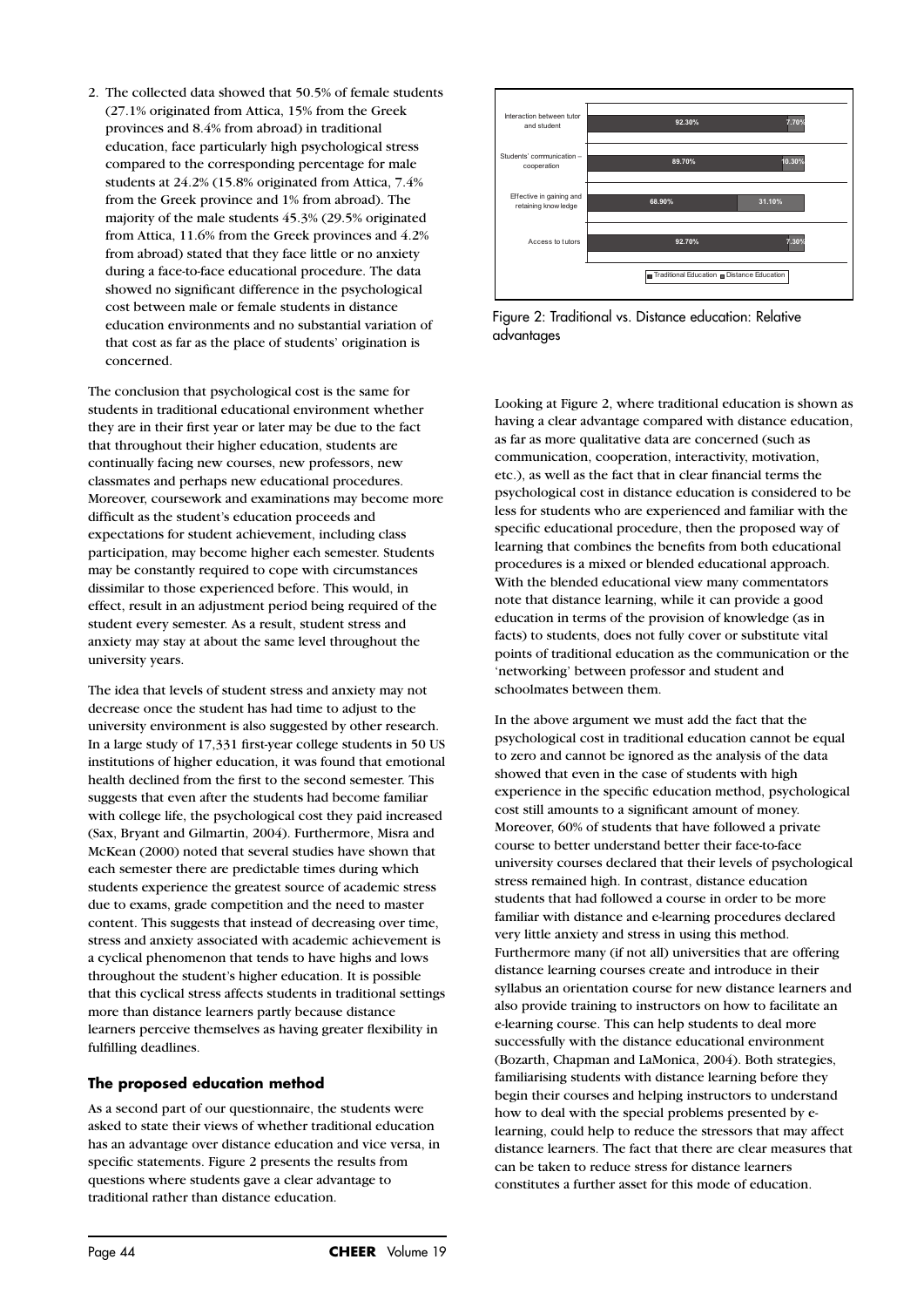## Discussion and conclusion

Even if students are taking a sober approach to the implementation of technological means of learning, distance education – especially in the form of e-learning – has generated a revolution in many of the ways in which education is delivered, without fundamentally changing the very nature of learning itself. In fact, distance learning works best when it enters the production function without changing pre-extant educational models: the tools have changed, but the outcome remains fundamentally the same. It should be strongly affirmed that e-learning and classroombased methods of training are not necessarily alternatives to each other and may be complementary. While for suppliers of training, greater use of e-learning goes with less use of classroom-based methods, for users this is much less the case (CEDEFOP, 2001).

One should never assume that change must be absolute. For each course that has the potential to be offered online, a 'mix and match' approach may be taken, combining the most suitable aspects of traditional and electronic learning respectively. As Owen, Aworuwa, Fragoso-Diaz and Ntoko state (2004), 'it is possible to mimic the richness of a traditional in-class experience when we move to online course applications but … we need to know exactly what is being lost (or gained) with respect to educational outcomes.'

To paraphrase Christensen *et al*. (2001), distance learning works for students who meet one or more of three critical requirements: (1) those who in the past could not attend a course of higher study for lack of money or skills, (2) those who welcome the 'product' that is a technologically provided course of education, and (3) those who, by utilising new and emerging technologies, are enabled to do something better than they are already doing.

In this study, an analysis of psychological costs burdening third level traditional and/or distance education students was presented. It was found that in economic terms, psychological cost for familiarised students following a distance education course was close to if not exactly zero. This, along with its flexibility, is clearly an advantage to students of distance education. At the same time, however, there are also advantages to traditional education, including personal contact with tutors and professors along with the ability to network easily with classmates, as the students surveyed pointed out. The results of this study thus lead us to the conclusion that the soundest path in higher education may be a mixed, 'blended' approach, in which students learn from both distance and traditional courses, thereby enjoying the advantages of each. In this way, the student can profit from the flexibility and low psychological cost of e-learning while simultaneously profiting from the close contact with peers and professors that comes from the traditional process of education and that will also serve to reduce if not erase the sense of isolation that often results in distance education.

### References

Akgun, S. and Ciarrochi, J. (2003). Learned resourcefulness moderates the relationship between academic stress and academic performance. *Educational Psychology*, 23(3), 287–294.

Al-Ashkar, K. (2002). Support in a distance education environment. E-learning magazine, 17 October 2002 issue. Available online at: http://www.elearnmag.org/ subpage.cfm?section=case\_studies&article=9-1 (accessed 18 December 2006)

- American Psychiatric Association. (1994). *Diagnostic and statistical manual of mental disorders* (4th ed.). Washington, DC: Author.
- Barber, B. K. and Olsen, J. A. (2004). Assessing the transitions to middle and high school. *Journal of Adolescent Research*, 19(1), 3–30.

Bauer, J. (2001). Distance learning: A student's perspective. *Association for University Regional Campuses of Ohio (AURCO) Journal*, 7, 74–30. Available online at: http://www.clc.uc.edu/~bauerj/AURCOBauerPaperRevised.htm (accessed 12 December 2006).

- Bovier, P. A., Chamot, E. and Perneger, T. V. (2004). Perceived stress, internal resources, and social support as determinants of mental health among young adults. *Quality of Life Research 13*, 161–170.
- Bozarth, J., Chapman, D. D. and LaMonica, L. (2004). Preparing for distance learning: Designing an online student orientation course. *Educational Technology & Society*, 7(1), 87–106.
- Carey, J. M., Chisholm, I. M. and Irwin, L. H. (2002). The impact of access on perceptions and attitudes towards computers: An international study. *Education Media International*, 39(3/4), 223–235.
- CEDEFOP (Centre Européen pour le Développement de la Formation Professionnelle) (2001). *E-learning and training in Europe: A survey into the use of e-learning in training and professional development in the European Union*. Cedefop Reference Series, 26. Luxembourg: Office for Official Publications of the European Communities.
- Christensen, C. M., Aaron, S. and Clark, W. (2001). *Disruption in education: The Internet and the university*. Boulder, CO: Educause.
- Cohen, L., Marshall, G. D., Jr., Chen, L., Sandeep, K. A. and Wei, Q. (2000). DNA repair capacity in healthy medical students during and after exam stress. *Journal of Behavioral Medicine*, 23(6), 531–544.

Glass, C. R. and Knight, L. A. (1988). Cognitive factors in computer anxiety. *Cognitive Therapy and Research*, 12(4), 351–366.

- Hara, N. and Kling, R. (2000). Student distress in a Web-based distance education course. *Information, Communication & Society*, 3(4), 557–579.
- Hudiburg, R. A. and Necessary, J. R. (1996). Coping with computer-stress. *Journal of Educational Computing Research*, 15(2), 107–118.
- Hughes, B. M. (2005). Study, examinations, and stress: Blood pressure assessments in college students. *Educational Review*, 57(1), 21–36.